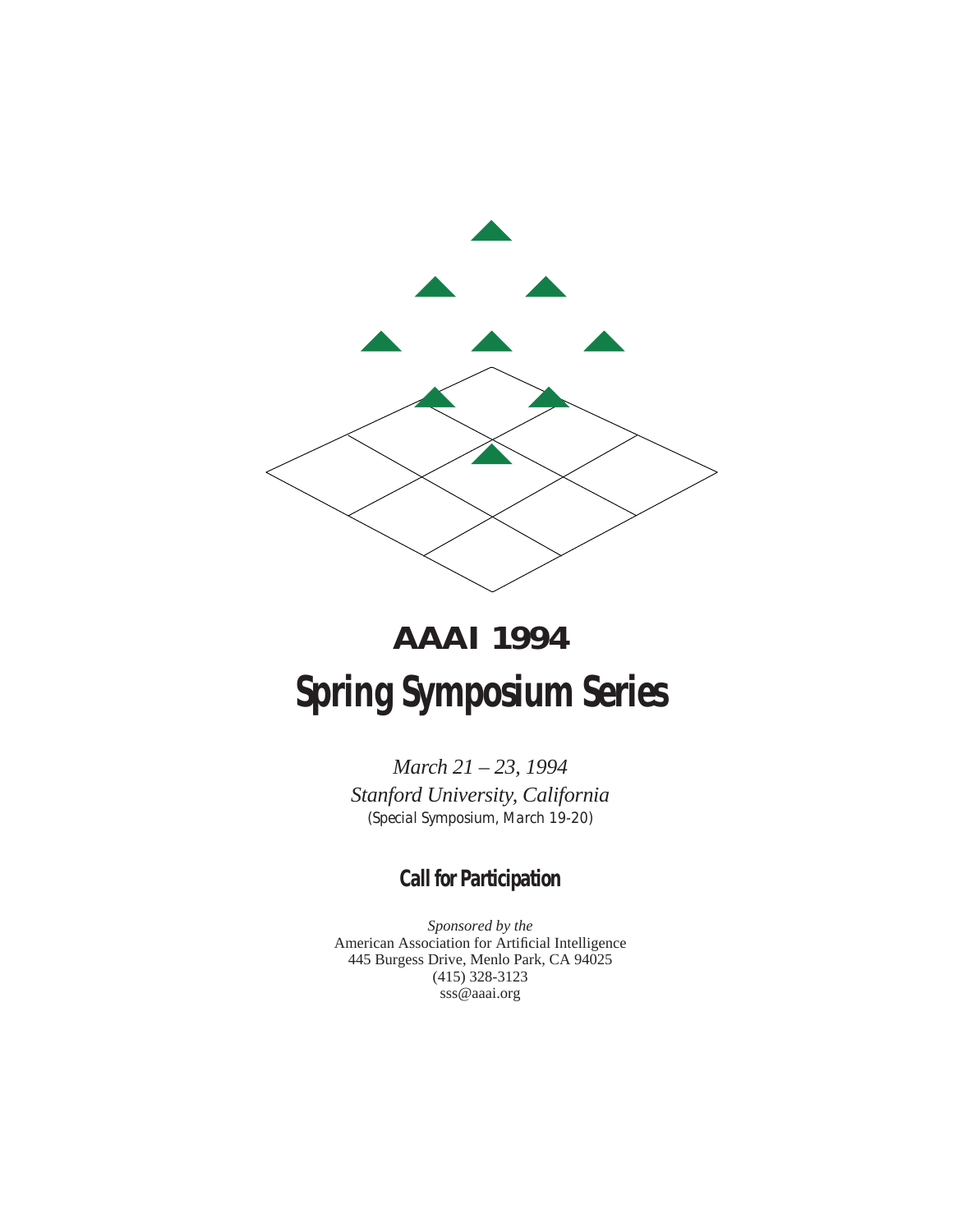The American Association for Artificial Intelligence presents the<br>1994 Spring Symposium Series,<br>to be held Monday through Wednestificial Intelligence presents the 1994 Spring Symposium Series, to be held Monday through Wednesday, March 21–23 at Stanford University, Stanford, California.

The topics of the ten symposia in the 1994 Spring Symposium Series are:

- Active NLP: Natural Language Understanding in Integrated Systems
- Applications of Computer Vision in Medical Image Processing
- Artificial Intelligence in Medicine: Interpreting Clinical Data
- Computational Organization Design
- Decision-Theoretic Planning
- Detecting and Resolving Errors in Manufacturing Systems
- Goal-Driven Learning
- Intelligent Multi-Media Multi-Modal Systems
- Software Agents
- Toward Physical Interaction and Manipulation

In addition, an eleventh symposium will be held the preceding weekend (19 – 20 March) at the same location:

• Believable Agents

Symposia will be limited to between forty and sixty participants. Each participant will be expected to attend a single symposium. Working notes will be prepared and distributed to participants in each symposium.

A general plenary session, in which the highlights of each symposium will be presented, will be held on March 22, and an informal reception will be held on March 21.

In addition to invited participants, a limited number of other interested parties will be able to register in each symposium on a first-come, firstserved basis. Registration will be available by December 1993. To obtain registration information write to the AAAI at 445 Burgess Drive, Menlo Park, CA 94025 (sss@aaai.org).

#### Submission Dates

Submissions for the symposia are due on October 15th, 1993. Notification of acceptance will be given by November 15th, 1993. Material to be included in the working notes of the symposium must be received by January 31, 1994. See the appropriate section below for specific submission requirements for each symposium.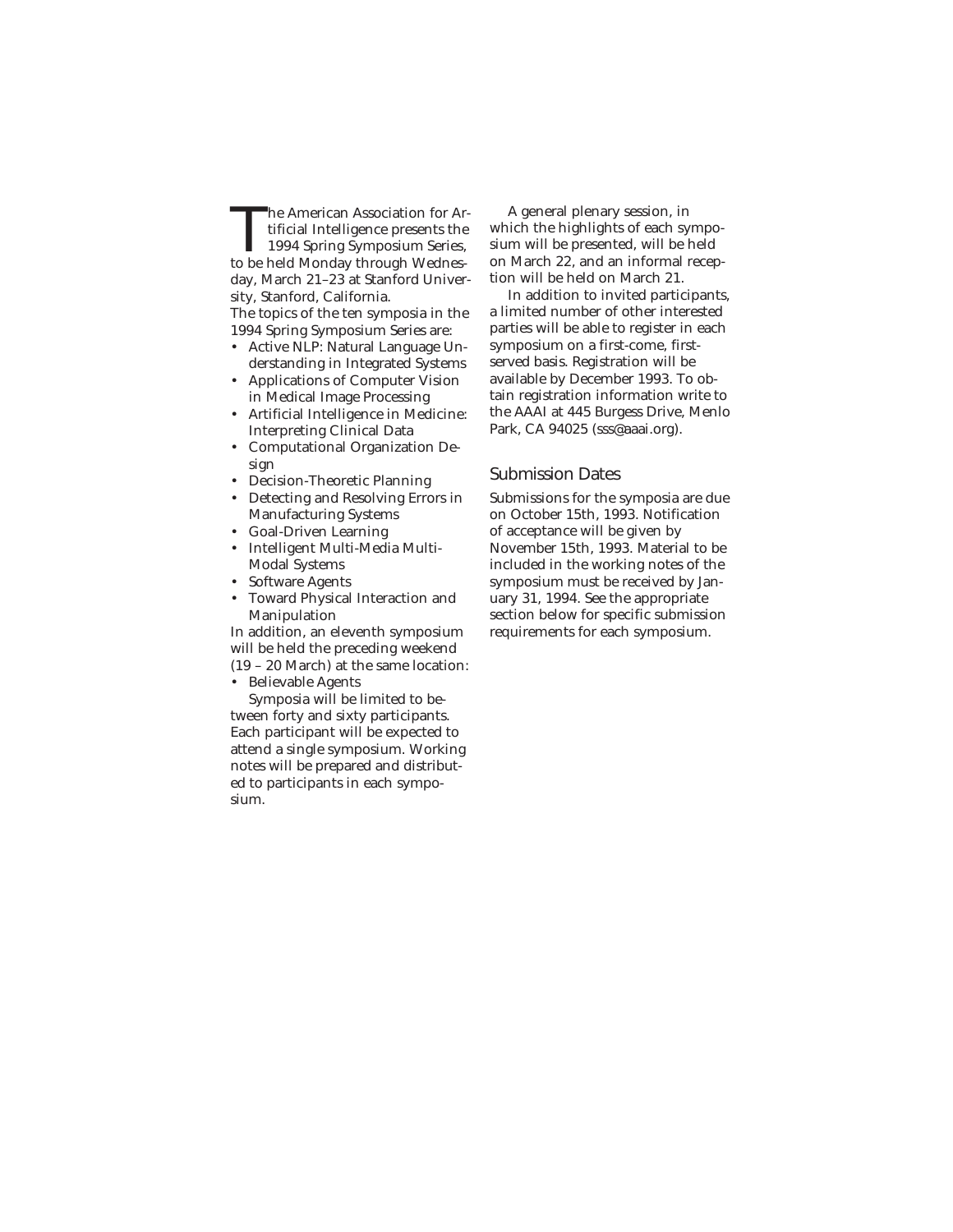

**P** *lease note:* The symposium on<br>the weekend preceding the re-<br>mainder of the symposia. Participa-Believable Agents will be held the weekend preceding the re**tion in this symposium does not preclude attendance at one of the others.**

AI has long sought to construct autonomous creatures. The thought of these entities brings special delight when they are imagined to project a sense of being "really there" aware, intentioned, and capable of significant social interaction. Through an analogy presented below, let us call these "believable agents."

Many research groups are now trying to build "complete" agents. Much of this work occurs under the themes of situated agents and integrated architectures, but relevant work occurs across varied subareas such as intention, emotion, and discourse.

As computational technology for "complete" agents has developed, demand for believable agents has increased in such domains as user interfaces and interactive entertainment. Meeting this apparently difficult demand might not require accurate modeling of human cognitive processes. It might not be necessary to build especially intelligent or competent agents, measured in some objective sense. The actual requirement is to achieve a persistent appearance of awareness, intention, and social interaction.

The arts (film, theater, novels, radio, drama) have long studied a related problem. Here the agents are called "characters," and the requirement that the characters project the image of being really there is called "permitting suspension of disbelief." Artists, (such as traditional animators), know much about how to achieve this using highly simplified agents (simple body, simple mind, simple environment, e.g., Elmer Fudd). They know what abstractions can be made safely, and which facets of appearance and behavior are crucial to maintain. We believe these artists can convey significant useful knowledge to AI researchers trying to construct believable interactive creatures.

The goal of the proposed symposium is to bring together researchers interested in exploring the idea of "believability" from an AI point of view, including a selected set of artists who can shed light on traditional notions of, and techniques for, establishing suspension of disbelief. We feel this is a fresh way of looking at the task of building agents, and that clarifying the nature of this task will yield interesting new research problems and useful new artifacts.

Among the questions we hope to discuss are: What makes characters believable? What makes agents believable? Are agents different from characters? What is the nature of current integrated architectures and situated agents? How well do they support believability? Are there clear areas demanding study? How much breadth of capability is necessary to produce a believable agent? How much depth (competence) is necessary? What are the respective roles of movement and language in achieving believability? What is the role of context in establishing expectations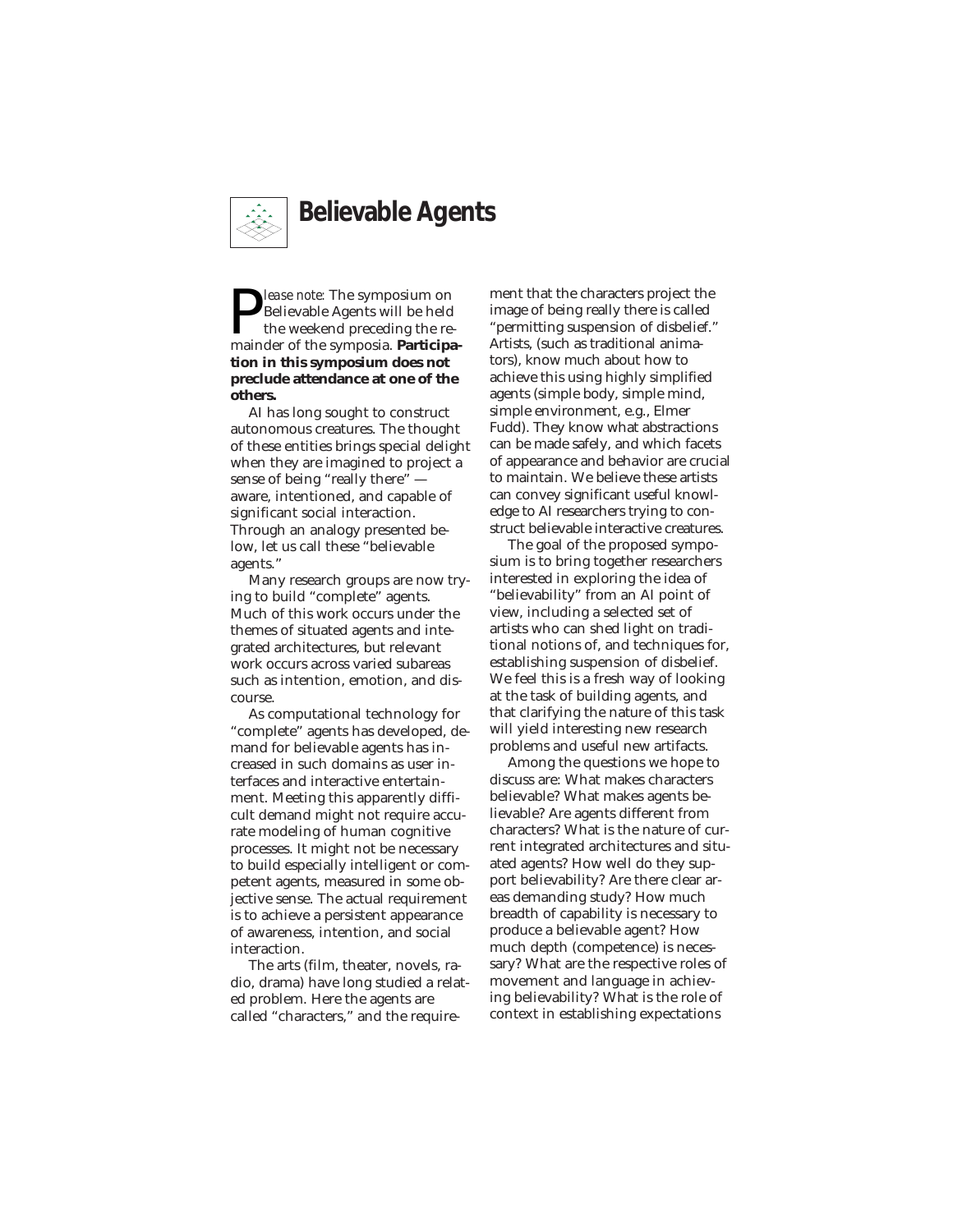in the user and thus in simplifying the task? For instance, how can the setting of an interface agent or the theme of a story help limit the technical requirements on agents? How can we measure believability and progress toward believability? Why don't artists use "scientifically valid" techniques to evaluate the believability of their characters?

Prospective participants should submit a short summary of their relevant research and/or artistic activities (two-three pages) that emphasizes the fundamental goals of the work, the status of the efforts, and especially its relevance to the construction of believable agents. Be sure to include a mailing address, telephone number, fax number, and email address.

The organizing committee will consider the submissions and invite selected participants to present material at the symposium.

Electronic submissions are preferred, but these must be plain, unformatted text. If this is impossible, then send hard copy. In either case, please send one copy to: joseph.bates@cs.cmu.edu or Joseph Bates School of Computer Science Carnegie Mellon University 5000 Forbes Avenue

Pittsburgh, PA 15213

*Organizing Committee:* Joseph Bates (chair), Carnegie Mellon University; Barbara Hayes-Roth, Stanford University; Brenda Laurel, Interval Research Corporation; Nils Nilsson, Stanford University.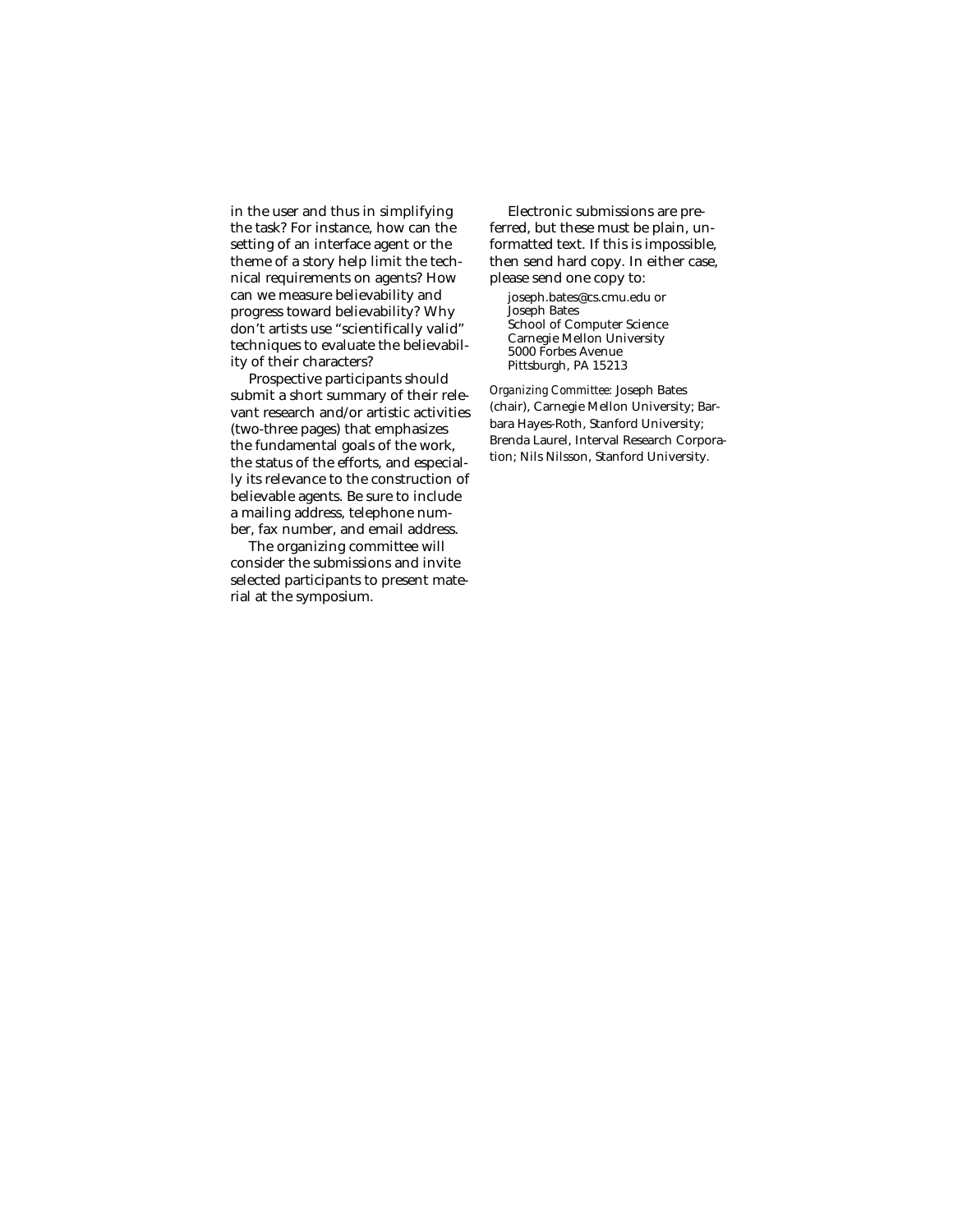

# **Active NLP: Natural Language Understanding in Integrated Systems**

This symposium is designed to<br>address issues raised by the in-<br>teraction or integration of natu-<br>ral language understanding with other address issues raised by the inral language understanding with other cognitive tasks. In particular, this symposium is designed to focus on integrated systems whose main task is not extracting information from text, and to examine the function and implementation of natural language understanding in such systems. In particular, one of the overall objectives of the symposium is to examine what it means to "understand" natural language in the context of integrated systems with non-linguistic goals.

In general, the symposium is interested in addressing two questions: how does natural language understanding inform or constrain the achievement of other cognitive tasks, and how do processes aimed at achieving other cognitive tasks inform or constrain a theory of natural language understanding? Additional questions of interest to this symposium include but are not limited to the following:

• Is knowledge used in other cognitive tasks accessible or inaccessible to language understanding processes? What constraints and limitations does this pose for the system as a whole?

• How does the behavior of the overall system affect the natural language understanding process? What aspects of the task can feed back into language, and when?

• Can the system learn through natural language understanding? How does knowledge acquired through language come to be accessible to task processes? How does this learning improve the overall system's performance?

• What is the appropriate level of interruptability and interleavability in language and task subprocesses?

No specific approach to natural language understanding or other cognitive tasks is presumed; indeed, we wish to leave the definition of natural language understanding quite open. Papers should focus on issues of interaction or integration rather than the tasks themselves. Of particular interest are papers that address interaction or integration in the context of an implemented system. Papers submitted to the symposium should describe the overall task of the system, point out in what respect natural language understanding ability is useful to such a system, and explain how the natural language understanding process is influenced by the overall system. To be of maximum benefit to the symposium, papers should strive to be technical and implementation-oriented.

Those interested in presenting (not all accepted papers will be presented) should submit five pages in the AAAI format. Those interested in attending (only) may submit one page on research interests in the AAAI format. Four copies of each paper in hardcopy must be sent to:

Charles Martin Department of Computer Science The University of Chicago 1100 East 58th Street Chicago, IL 60637

*Organizing Committee:* Charles Martin, (chair), University of Chicago, (martin@ cs.uchicago.edu); Jill Fain Lehman, Carnegie Mellon University; Kurt Eiselt, Georgia Institute of Technology; Marcel Schoppers, Stanford University).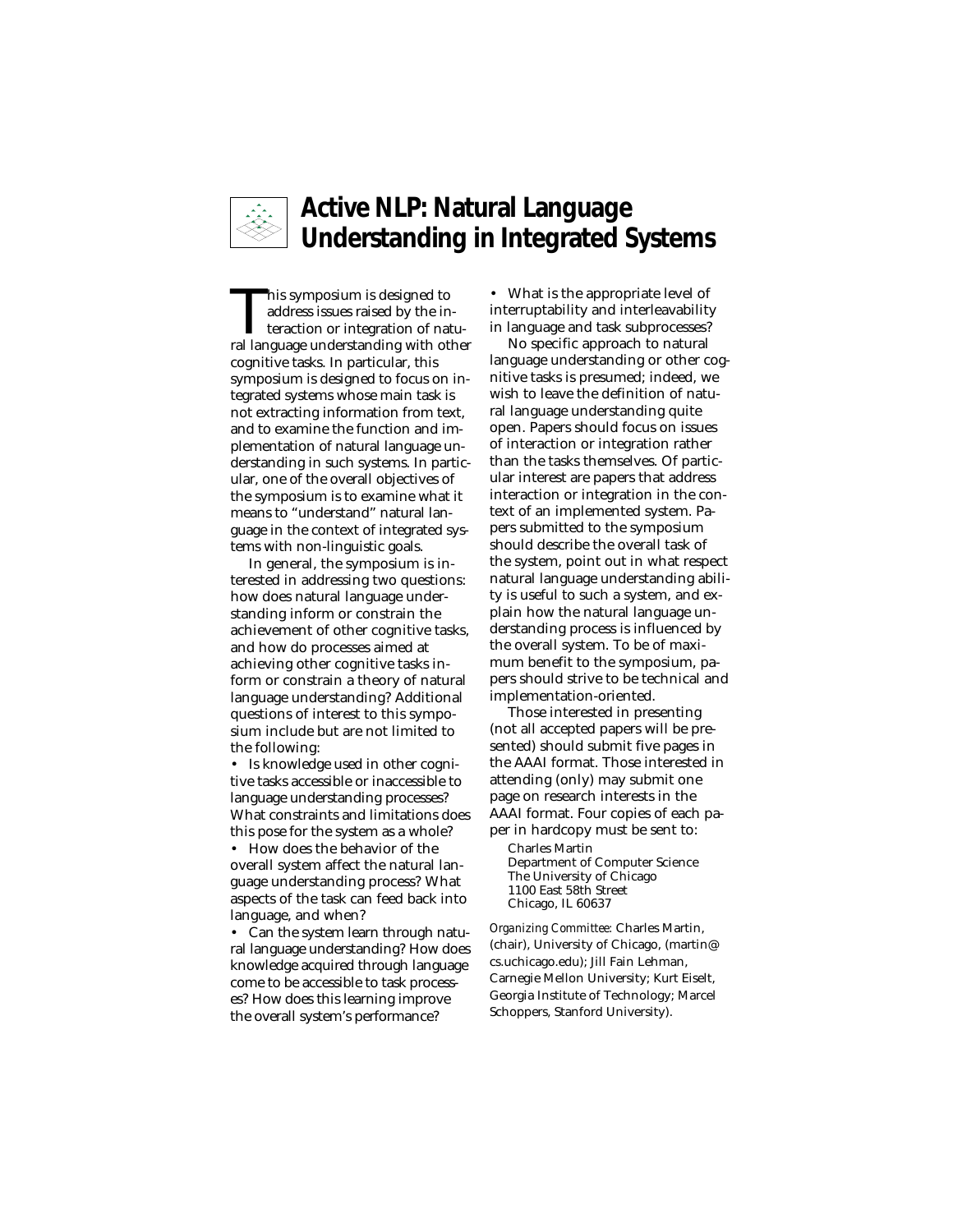

# **Applications of Computer Vision in Medical Image Processing Description**

Significant interest and activity<br>
medical image processing has<br>
developed among computer<br>
sion researchers in the last several **I** ignificant interest and activity in medical image processing has developed among computer viyears. This interdisciplinary activity is still in a relatively early stage of development, in terms of applied technology and the size of the research efforts.

This symposium is intended to serve several purposes:

• To bring together vision and robotics researchers who are currently applying computer vision to medical image processing problems.

• To increase communication between established researchers in medical image processing and computer vision researchers.

• To provide information to researchers who are interested in the field.

Most of the conference will be devoted to paper presentations and informal presentations of works in progress, interspersed with various forms of discussion. Working notes will be and distributed to the participants.

Specific areas of interest include (but are not limited to) image guided medical procedures/robotics; image processing applied to laparoscopic and other endoscopic procedures; change detection in medical images; recognition in medical images; multimodal registration of medical images; inelastic registration of medical images; motion analysis in medical images; anatomical atlases; applications of computer vision in segmentation of medical imagery

If you are interested in attending the symposium, please submit an abstract of a paper to be presented, a description of research in progress, or a statement describing what you hope to contribute to and gain from the symposium to:

William M. Wells III (chair) Harvard Medical School Brigham and Women's Hospital Department of Radiology 75 Francis St. Boston, MA 02115 (617) 278-0622 sw@ai.mit.edu

*Organizing Committee:* William M. Wells III (chair), Harvard Medical School, (sw@ai.mit.edu); Eric Grimson, Massachusetts Institute of Technology; Ron Kikinis, Harvard Medical School; Takeo Kanade, Carnegie Mellon University; Nicholas Ayache, INRIA.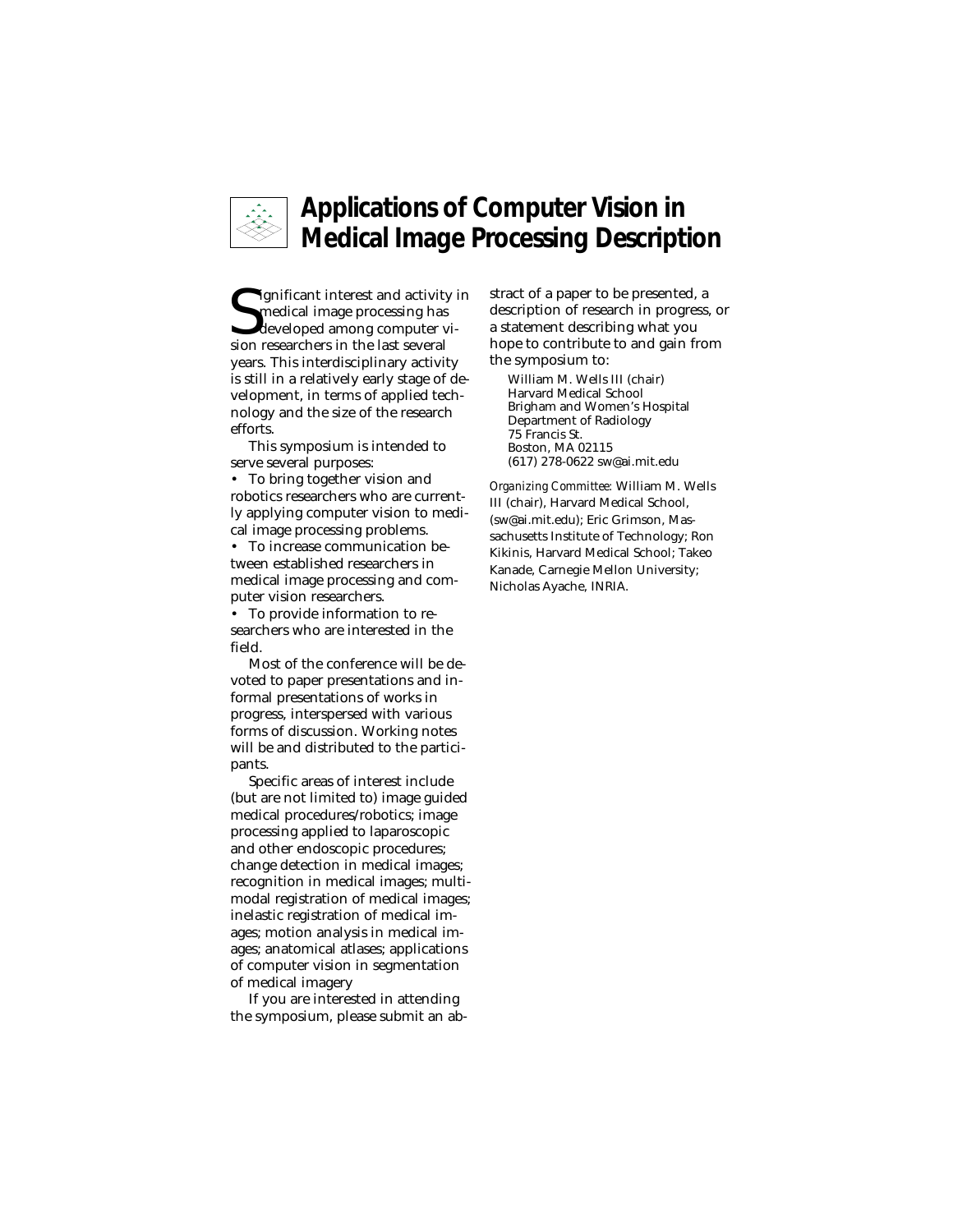

# **Artificial Intelligence in Medicine: Interpreting Clinical Data**

The deployment of on-line clini-<br>cal databases, many supplant-<br>ing the traditional role of the<br>naner natient chart has increased cal databases, many supplantpaper patient chart, has increased rapidly over the past decade. The consequent explosion in the quality and volume of available clinical data, along with an ever more stringent medicolegal obligation to remain aware of all implications of these data, has created a substantial burden for the clinician. The challenge of providing intelligent tools to help clinicians monitor patient clinical courses, forecast likely prognoses, and discover new relational knowledge, is at least as large as that generated by the knowledge explosion which motivated earlier efforts in artificial intelligence in medicine (AIM). Whereas many of the pioneering programs worked on small data sets, which were entered interactively by knowledge engineers or clinicians, the current generation of programs have to act on raw data, unfiltered and unmediated by human beings. Interaction with human users typically only occurs on demand or on detection of clinically significant events. This symposium will emphasize methodologies that provide robust autonomous performance in data-rich clinical environments ranging from busy outpatient practices to operating rooms and intensive care units. Relevant topics include intelligent alarming (including anticipation and prevention of adverse clinical events), data abstraction, sensor validation, preliminary event classification, therapy advice, critiquing, and assistance in the establishment and execution of clinical treatment

protocols. Detection of temporal and geographical patterns of disease manifestations and machine learning of clinical patterns are also of interest.

A large data sample will be made available to participants to serve as training and test sets for various approaches to information management and to provide a common domain of discourse.

The sample will consist of two data sets: A dense, high volume data set typical of a critical care environment. This data set will consist of hemodynamic measurements, mechanical ventilator settings, laboratory values including arterial blood gas measurements, and treatment information covering a twelve-hour period of a patient with severe respiratory distress. Monitored parameters (ten to fifteen channels of data) will be sampled and recorded at rates up to 1/10 Hz. The data set will be annotated with other clinically relevant data, physician's interpretations, and established diagnoses.

A large number of sparse data sets representative of outpatient clinics. The data will include laboratory measurements, treatment information, and physical findings on a large sample of patients (fifty to one hundred patients) taken from the same disorder population. Each patient record will consist of several years worth of clinical information sampled at irregular intervals. A large percentage of the cases will be made available to interested researchers to be used as training cases. For interested parties, a small percentage of cases will be made available to participants two weeks prior to the symposium to be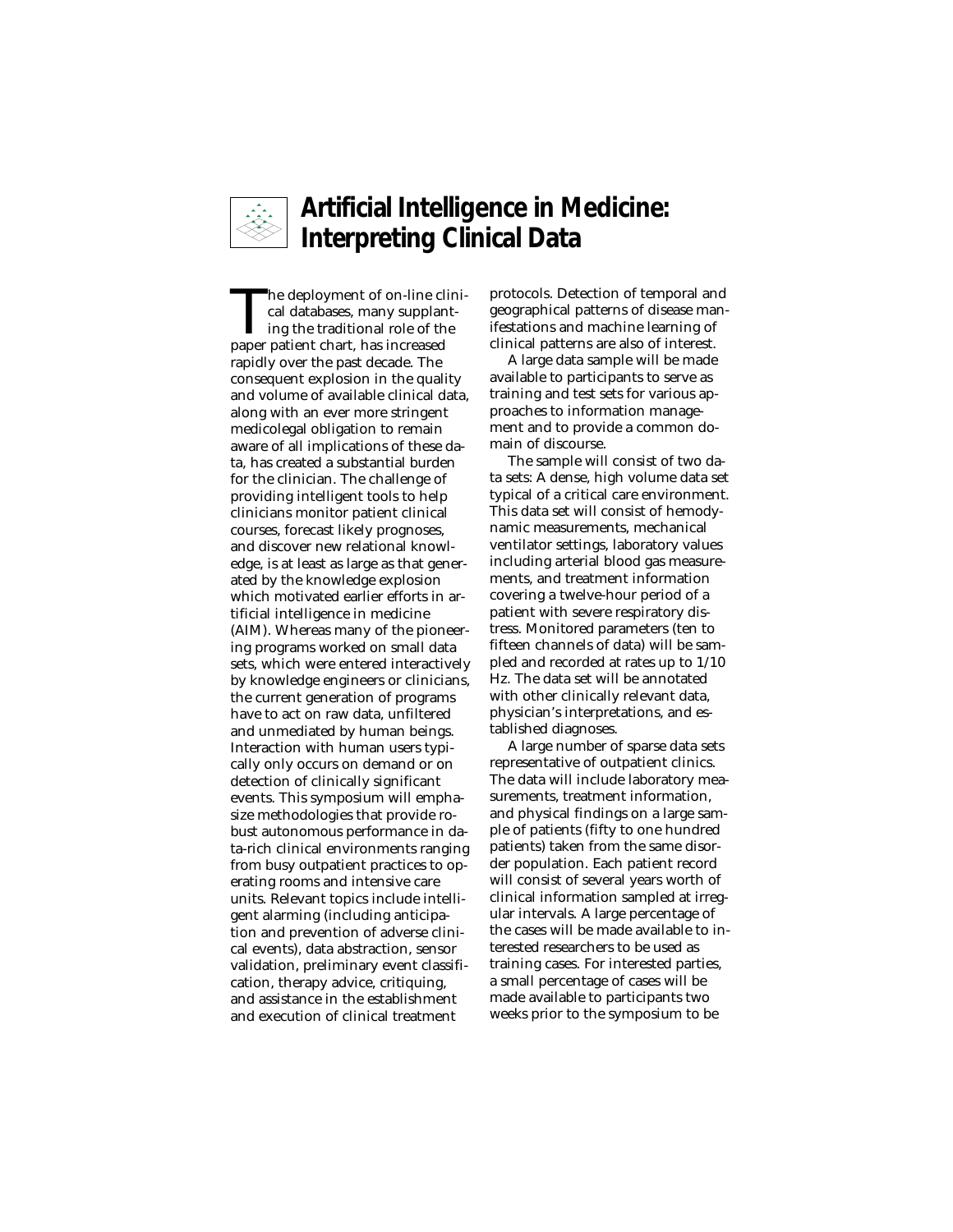used as an optional testing set for various approaches.

The data samples and accompanying clinical information will be available via ftp or email server around August 15, 1993. Please contact the organizing committee at the addresses below for further information. The data will also be made available on diskettes to participants who do not have Internet access. It will be left to the discretion of the participants to use any subset of these samples to help focus their approaches and presentations. The data can also be used as test vehicles for their own research and to create sample programs for demonstration at the symposium. Participants do not have to use the data in order to participate. However, the program committee will favor presentations which exploit the provided data sets in their analyses.

Potential participants are invited to submit abstracts no longer than two pages (less than 1,200 words) outlining methodology and indicating, if applicable, how the data sets may be used as proofs-of-principle for the proposed methodology. Authors of accepted abstracts will be asked to submit a working paper for the working notes. They will also be asked to prepare either a poster or an oral presentation.

Electronic submissions are encouraged. The abstracts may be sent to aim-94@camis.stanford.edu in either ASCII or PostScript formats. Submissions may by sent by mail only if you cannot submit an abstract electronically. For further information, please contact the cochairs at the address below or by email at aim-94@camis.stanford.edu. Fax submissions will not be accepted. Send six copies of the abstract to:

Serdar Uckun, MD, AIM-94 Knowledge Systems Laboratory Stanford University 701 Welch Road, Bldg. C Palo Alto, CA 94304 Phone: (415) 723-1915

*Organizing Committee:* Serdar Uckun, (cochair), Stanford University; Isaac Kohane, (cochair), Harvard Medical School; Mario Stefanelli, Universita di Pavia; Ramesh Patil, USC/Information Sciences Institute; Enrico Coiera, Hewlett-Packard Laboratories/Bristol.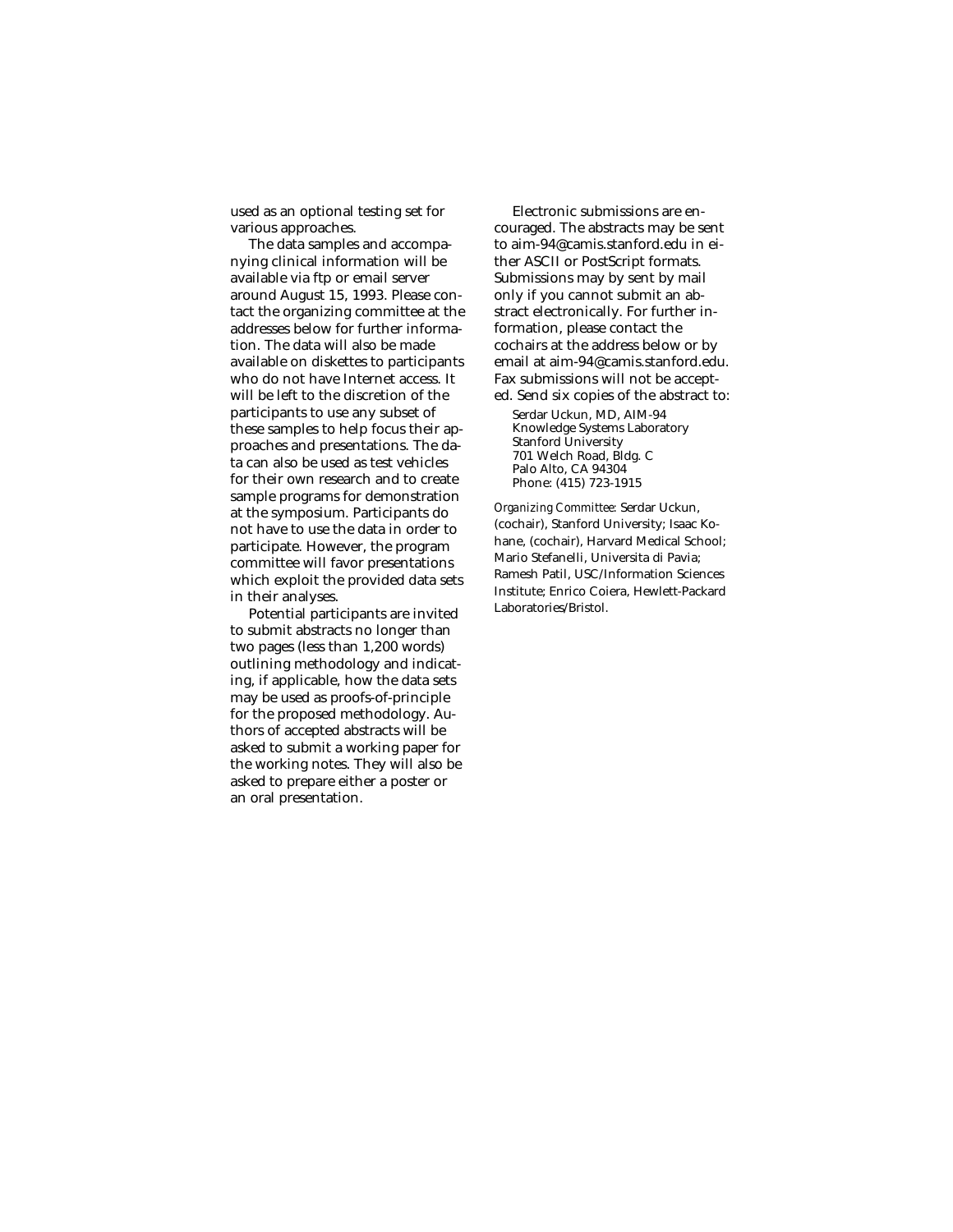

# **Computational Organization Design**

 $\sum_{\text{manizations are facing im-} \text{reconfigure their processes, products,}}$ ganizations are facing immense pressures to rapidly and relationships with other organizations. The cross-functional complexity of these changes—including their impacts on the technologies that organizations use, the structures of organizations, and the integration of human and cognitive issues such as skill requirements, cognitive loads, and performance management systems—is immense. AI has found numerous applications in supporting decision-making in organizations, but few in managing the complex issues of organizational design, analysis, reconfiguration, reengineering, and process change. The problem of capturing and managing this complexity cries out for computational design/analysis support, much in the way that other large, complex design and analysis problems (e.g., architectural design, engineering design) have been supported by automated assistance.

At the same time, organization theories and design approaches have reached a degree of maturity that they can profitably be brought together in the new enterprise of supporting the reconfiguration of organizations. This new avenue, which we call computational organization design (COD), encompasses both the theoretical, practical, and methodological aspects of AI, design, and organization theory. The scope of computational organization design encompasses both the design of human organizations, the design of automated organizations such as intelligent networks, and the design of highly-integrated human-technology organizations in which there is an integrated division of labor between people and computing.

COD is an important research area and an interesting and promising class of abstract design problems. Key research questions include: • How can design process models (DPMs) for organizational design be characterized, identified and verified? A DPM is an explicit model of the activities carried out while creating a design. Adopting a particular DPM amounts to making the hypothesis that, over a collection of design problems, applying the DPM will generate a useful percentage of highly-evaluated acceptable designs with acceptable levels of effort.

• Can AI, with its unique capabilities for rigorous, qualitative inference, provide powerful new capabilities to formalize and execute organization theory? For example, most organization theory to date makes only qualitative predictions about aggregate behaviors of organizations, treating environmental constraints and contingencies like point loads at the center of mass of the organization.

• How can COD contribute in practical arenas such as business process reengineering and redesign?

• To what extent can organization design be treated as a routine design problem, with a well defined space of possibilities and explicit evaluation criteria?

• Are there any important implications of the fact that organizations are abstract objects, subject to con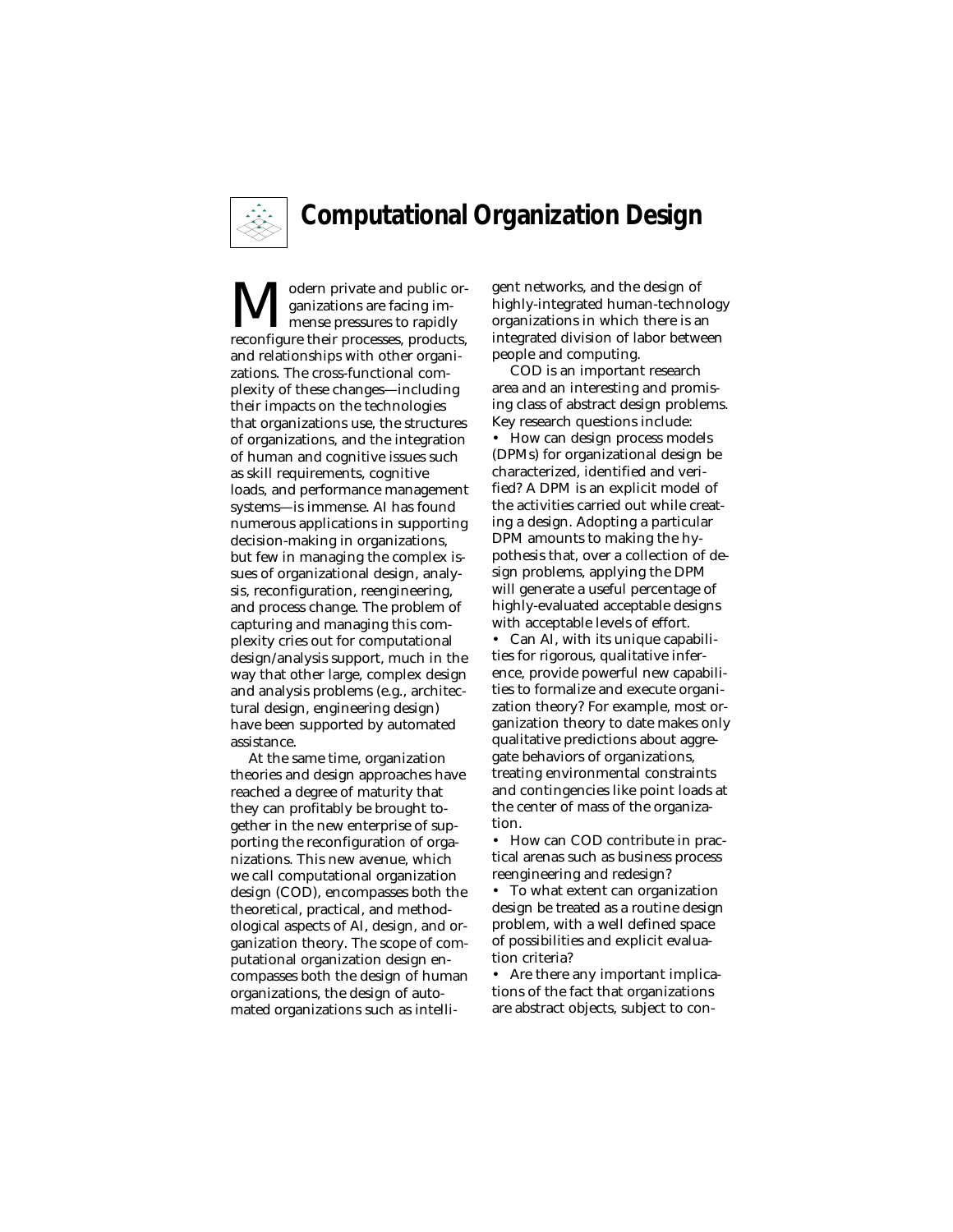straints of a different nature from the constraints that physical objects are subject to?

• How should a DPM for COD differ from DPMs for other applications?

• What role does creative design play in COD?

Other questions are: what is the state of the art of computational organization design? What should the agenda for future research be?

The goal of this symposium is to bring together researchers from the fields of AI, design and organization theory in order to define and build a community of researchers active in computational organization design. The format of the symposium will be designed with the aim to support this goal and will include selected presentations and extensive, but closely moderated, discussions.

Anybody who wishes to participate and make a presentation should submit an extended abstract (500- 1000 words) of the presentation. The character of presentations may vary widely and include: complete results, experimental data, report on work in progress, theoretical analysis and thoughtful speculations. Other prospective participants should submit a statement (approximately 500 words) explaining their interests and experiences related to COD and what they can contribute to the discussions. Please include references to all your publications related to COD in your submission. The number of participants is limited and invitations will be made based on a review of the submissions.

Submissions may be included in working notes distributed to the participants, for discussion purposes only. No other distribution of submissions will be made by the organizing committee or AAAI, without written permission of the authors.

Email submissions are preferred (ASCII or LaTeX); otherwise submit four hardcopies, or (as a last resort) fax one copy to:

Ingemar Hulthage Institute of Safety and Systems Management University of Southern California Los Angeles, CA 90089-0021 (213) 740-4044 (voice) (213) 740-9732 (fax) hulthage@usc.edu (email)

*Organizing Committee:* Ingemar Hulthage, (chair), University of Southern California, hulthage@usc.edu; Raymond E. Levitt, Stanford University; Duvvuru Sriram, MIT; Sarosh Talukdar, Carnegie-Mellon University.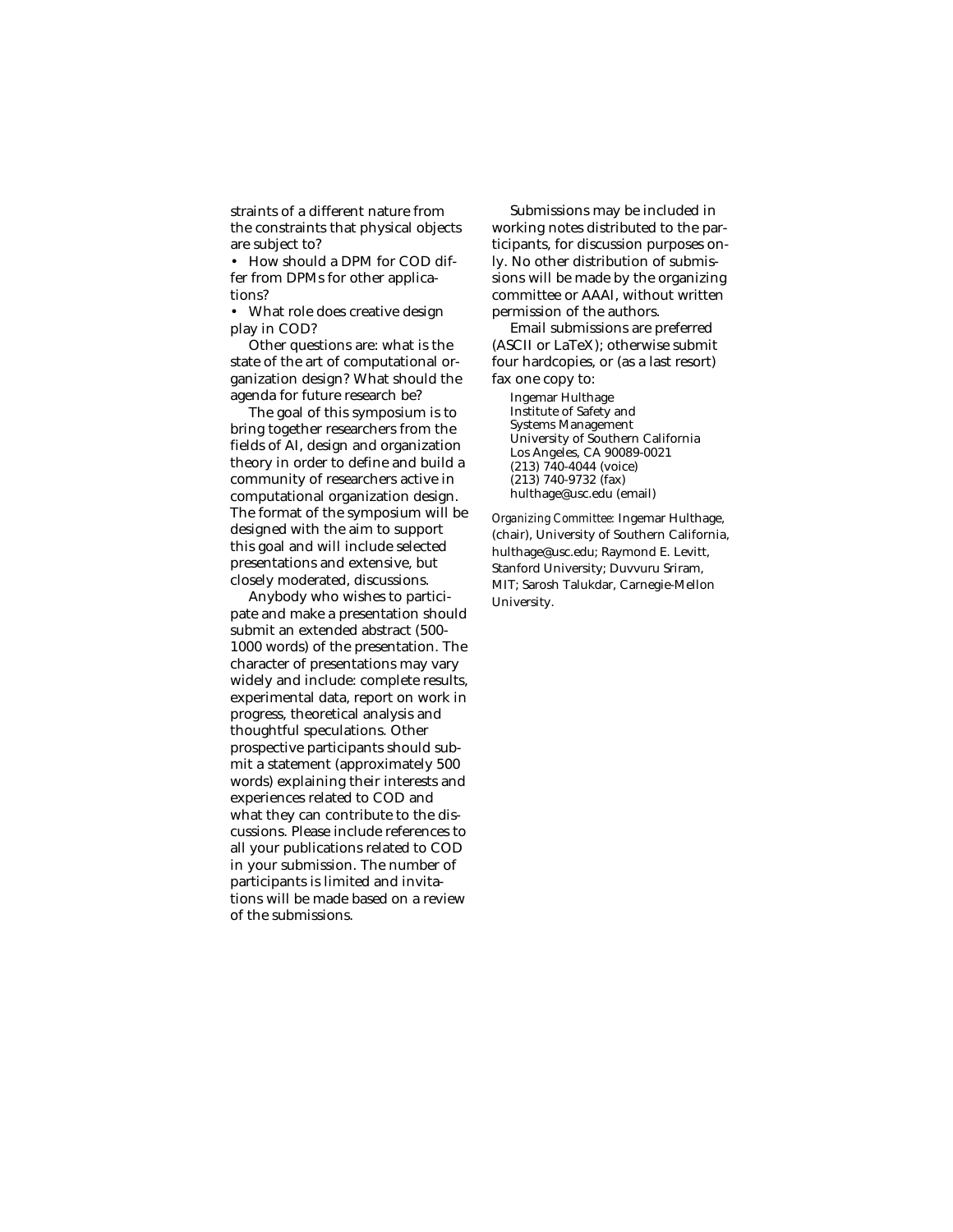

# **Decision-Theoretic Planning**

**B**oth AI planning and decision<br>theory are devoted to the proven because allow an agent chooses<br>good course of action, based on intheory are devoted to the problem of how an agent chooses a formation about the world and about the agent's capabilities and preferences.

The AI community has concentrated on the task of synthesis: given a description of a situation, schematic descriptions of actions with methods for composing them, and some objectives, generate a course of action that furthers those objectives. Classical planning algorithms have for the most part assumed that the agent has perfect information about and control over the world, and that the objectives are described by a symbolic goal state that either is or is not satisfied.

These simplifying assumptions conspire to make it difficult to reason about tradeoffs in the planning process, in particular tradeoffs involving the relative likelihood and desirability of possible plan outcomes. Under the classical assumptions, both plan success and plan quality are all-or-nothing propositions.

Decision theory provides a language for expressing richer notions of success and quality, along with a normative criterion for making tradeoffs among plans achieving the objectives with varying degrees and likelihoods. Decision theory lacks a computational model of how to generate those plans in the first place, however, and thus does not address the synthesis task.

This symposium aims to unify current lines of research in the AI planning community with research in related disciplines—decision analysis, economics, and control theory—by exploring how the richer constructs offered by the decision-theoretic methodology for describing preference and uncertainty can be applied to the problem of plan synthesis. Although AI and decision theory have sometimes been viewed as competing approaches, a growing number of researchers have begun to appreciate their complementary character, and are starting to address the challenge of integrating these ideas.

We invite contributions pertaining to all aspects of decision-theoretic planning, particularly those making substantive connections between the two fields. Topics will include, but are not limited to:

• Representing and reasoning about preferences. How can AI planning's notion of goals be extended to richer utility models? How do we represent concepts such as partial goal satisfaction, the cost of consuming resources, multiple objectives, and so on?

Uncertain effects of actions. How can causal or action models be extended to take into account uncertainty about the state of the world, the effects of actions, and exogenous events? How do we represent information-gathering actions (e.g. active sensing), and cope with the complexity of conditional planning?

• Model construction. How can representations and techniques from the decision sciences and other disciplines—e.g., graphical decision models such as influence diagrams and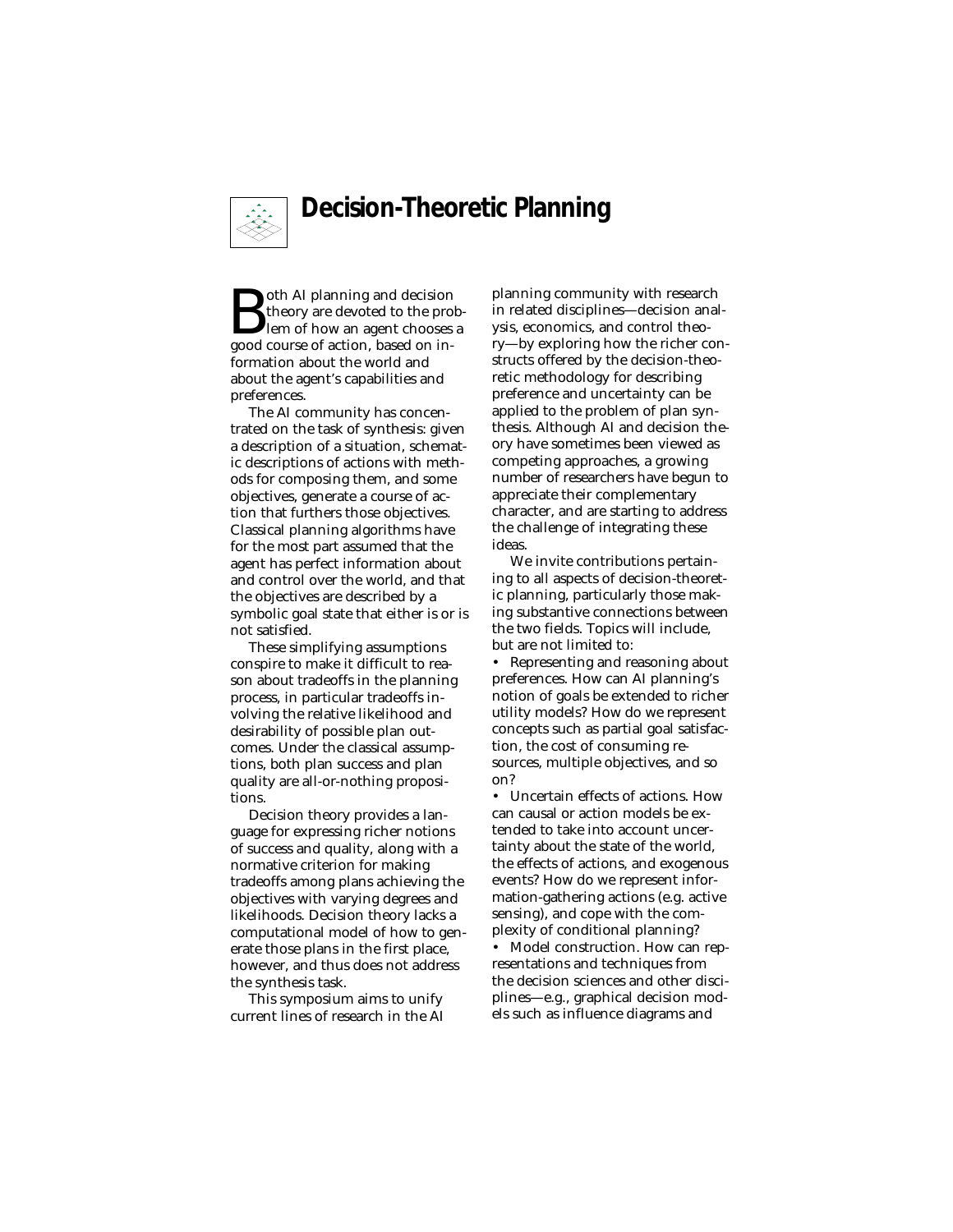solution techniques such as policy iteration—be applied to the problem of plan generation? In particular, how can we exploit these technologies without unduly restricting the expressiveness of our representation for actions and their effects?

• Specialized problems and representations. For example, what is the relationship between decision-theoretic techniques for path- and motion-planning problems that generally describe their state spaces and operators numerically and the problems involving symbolic state spaces and operators more typically addressed by AI planning research?

• Decision-theoretic meta-level reasoning. How can decision-theoretic criteria be applied to the problem of controlling the reasoning of an agent so that it behaves rationally without (necessarily) using decision-theoretic calculations to make its decisions? Possible techniques include the use of decision theory to control the plan-generation process itself, and using the methodology to precompile rational behaviors.

Various groups in AI, in the decision sciences, in control theory, and in economics have been pursuing research efforts using the concepts and techniques underlying decision-theoretic planning. The efforts have varied in the issues they consider important and in the simplifying assumptions they make. This symposium will provide a forum for exploring these differences, with the aim of distinguishing the fundamental barriers from those merely cultural or terminological. By cross-fertilizing the ideas from several decision disciplines (of which AI planning is one), we will ultimately arrive at a better understanding of the common enterprise.

We invite extended abstracts (maximum five pages) of two sorts: • Technical contributions describing progress or addressing issues in decision-theoretic planning. We welcome abstracts reporting on work in progress.

• Position papers describing viewpoints on the enterprise of decisiontheoretic planning, or advocating particular approaches.

Those wishing to attend but not applying to participate in the symposium's technical or panel presentations should submit a one to two page statement of interest indicating the submitter's particular interest in the symposium's topic, specifically addressing how his or her research or experience attacks the problem of reconciling the decision-theoretic and AI planning approaches to problem solving (or would benefit from such a reconciliation).

We strongly encourage electronic submissions. Send submissions and questions to dtp-symposium@ cs.washington.edu. Send paper submissions to:

Steve Hanks Department of Computer Science & Engineering Room 114, Sieg Hall University of Washington, FR-35 Seattle, WA 98195 206/543-4784

*Organizing Committee:* Steve Hanks, (chair), University of Washington, hanks@cs.washington.edu; Stuart Russell, University of California, Berkeley; Michael P. Wellman, University of Michigan.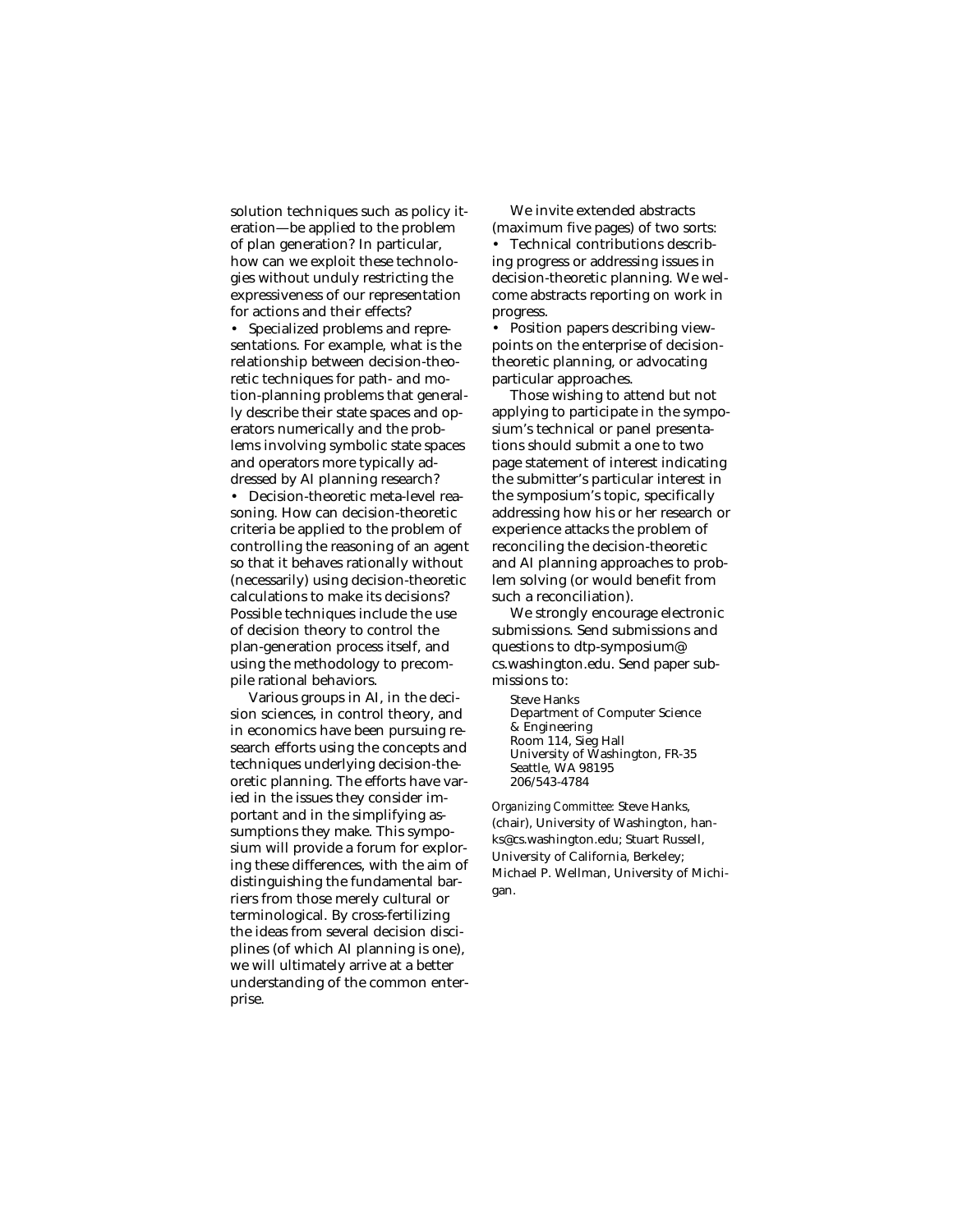

# **Detecting and Resolving Errors In Manufacturing Systems**

This symposium will bring to-<br>gether researchers working of<br>troubleshooting, diagnosis,<br>monitoring and recovery from ergether researchers working on troubleshooting, diagnosis, monitoring, and recovery from errors in manufacturing applications. The main purpose is to bring together people from manufacturing with people from AI to discuss how AI techniques and methodologies can be used to address the problems of detecting and resolving errors. The symposium will provide a forum for reviewing the state of the art and for proposing new avenues of exploration.

Any system designed to perform a manufacturing task must have ways of detecting and recovering from errors. Timely detection of anomalies in the behavior of the system is essential for its continuous safe operation. This involves preventing or minimizing the occurrence of faults through robust design, detecting abnormal conditions, isolating faults, and finding ways of maintaining safe operation despite the presence of faults. The manufacturing environment is often sufficiently uncertain and dynamic, and the manufacturing systems are sufficiently complex to make detection and recovery from errors a major task. The purpose of this symposium is to analyze these issues and propose how to create manufacturing systems able to achieve their tasks despite unpredicted contingencies.

Area of interest include (but are not limited to): reliability technology (reliability analysis, fault trees, event trees, etc); monitoring (modelbased monitoring, fault-model based monitoring, detection of trends and

prediction of anomalies, etc); error detection (sensor modeling, recognition of abnormal conditions, sensor interpretation, etc); error analysis (explanation of failures, causal modeling, troubleshooting techniques, etc); planning (sensor planning, repairing plans that fail, generation of recovery procedures, etc); scheduling (generating robust schedules, detecting and recovering from schedule execution errors, etc).

Papers addressing these and related issues in the area of manufacturing will be considered. Work in progress, innovative ideas, field based studies, experimental results in real manufacturing environments, and completed projects will be of interest. Both practical and theoretical work is welcome, but preference will be given to descriptions of implemented systems. The best papers will be consider for a special issue of a journal and/or a book on this subject.

Those interested in attending should submit an abstract or short position paper, three pages maximum. Please submit three copies (hardcopy submissions only!) to:

Maria Gini (chair) 4-192 EE/CSci Building 200 Union St SE Minneapolis, MN 55455 (612) 625-5582 gini@cs.umn.edu

*Organizing Committee:* Robert D. Borchelt, University of Wisconsin-Milwaukee; Frank DiCesare, Rensselaer Polytechnic Institute; Bruce Donald, Cornell University; Mark Drummond, NASA Ames Research Center; Maria Gini, (chair), University of Minnesota, gini@cs.umn.edu; Damian Lyons, Philips Laboratories.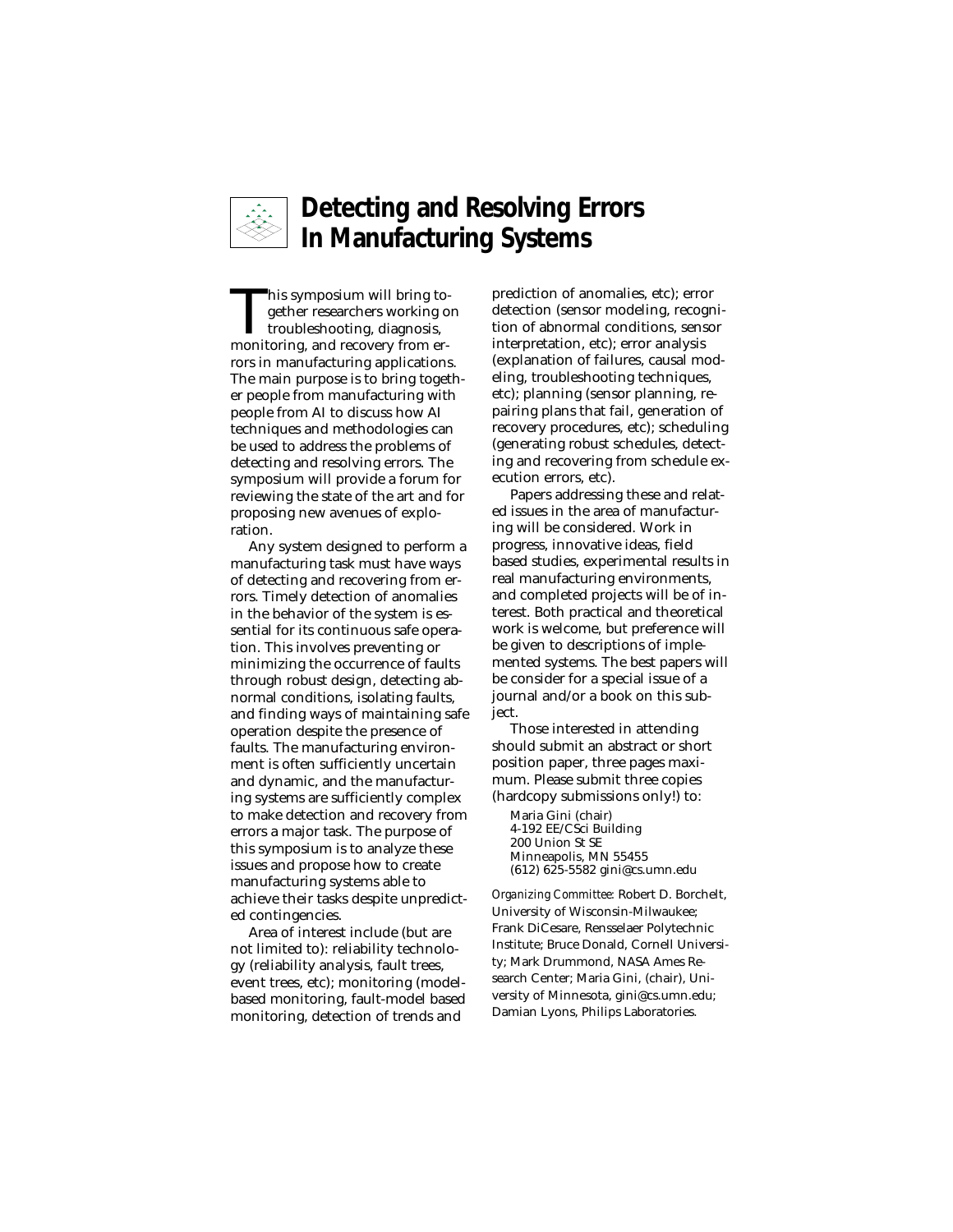

# **Goal-Driven Learning**

Goal-driven learning refers to<br>the process of using the overall goals of an intelligent system<br>to make decisions about when the process of using the overall goals of an intelligent system to make decisions about when learning should occur, what should be learned, and which learning strategies are appropriate in a given context. This focusing process may take place at any decision point during learning—for example, when determining what to learn, selecting a bias, pruning the space of theories to be considered, or generating experiments for data gathering. Research in psychology, education, and AI has shown the need for intelligent systems to make decisions about what and how to learn. The common rationale, and the principle around which the symposium will be organized, is that the value of learning depends on how well it satisfies the goals of the system. The symposium will bring together researchers from diverse research areas to discuss issues in how learning goals arise, how they affect learner decisions of when and what to learn, and how they guide the learning process.

Topics addressed by the symposium will span the diverse work in this area, which includes research in formulating learning goals, experiment generation, utility of knowledge assessment, evaluating and selecting learning biases, explanationbased learning, learning from texts, active learning, case-based reasoning, formal analyses of decision making, automated question generation, knowledge acquisition planning, reinforcement learning, and control theory. We encourage researchers from fields other than these to submit papers on related research.

In addition to technical presentations, the symposium will include a session of invited talks on relevant topics, such as formal utility analyses of learning, automated experiment planning, psychological evidence for goal-driven learning behavior in humans, human educational motivation, and question generation. Depending on the number and quality of submitted papers, we may include a poster session as well. If there is sufficient overlap, we will arrange a joint session with the symposium on Decision-Theoretic Planning.

Time will be set aside for debate and discussion during the technical sessions, and the symposium will conclude with a panel and audience discussion of the issues raised during the symposium. Members of the concluding panel will be selected during the meeting, with the intention of creating a panel representative of the viewpoints expressed at the symposium.

In order to stimulate debate and discussion on future directions for research as well as evaluation of existing approaches to goal-driven learning, we encourage the submission of extended abstracts describing work in progress, position papers, and papers describing innovative unexplored approaches, as well as papers describing mature research results.

Shorter submissions (under five pages) are encouraged; however, longer submissions (up to ten pages) will be accepted. If you wish only to participate in the workshop, please submit two hardcopies of a research summary describing your relevant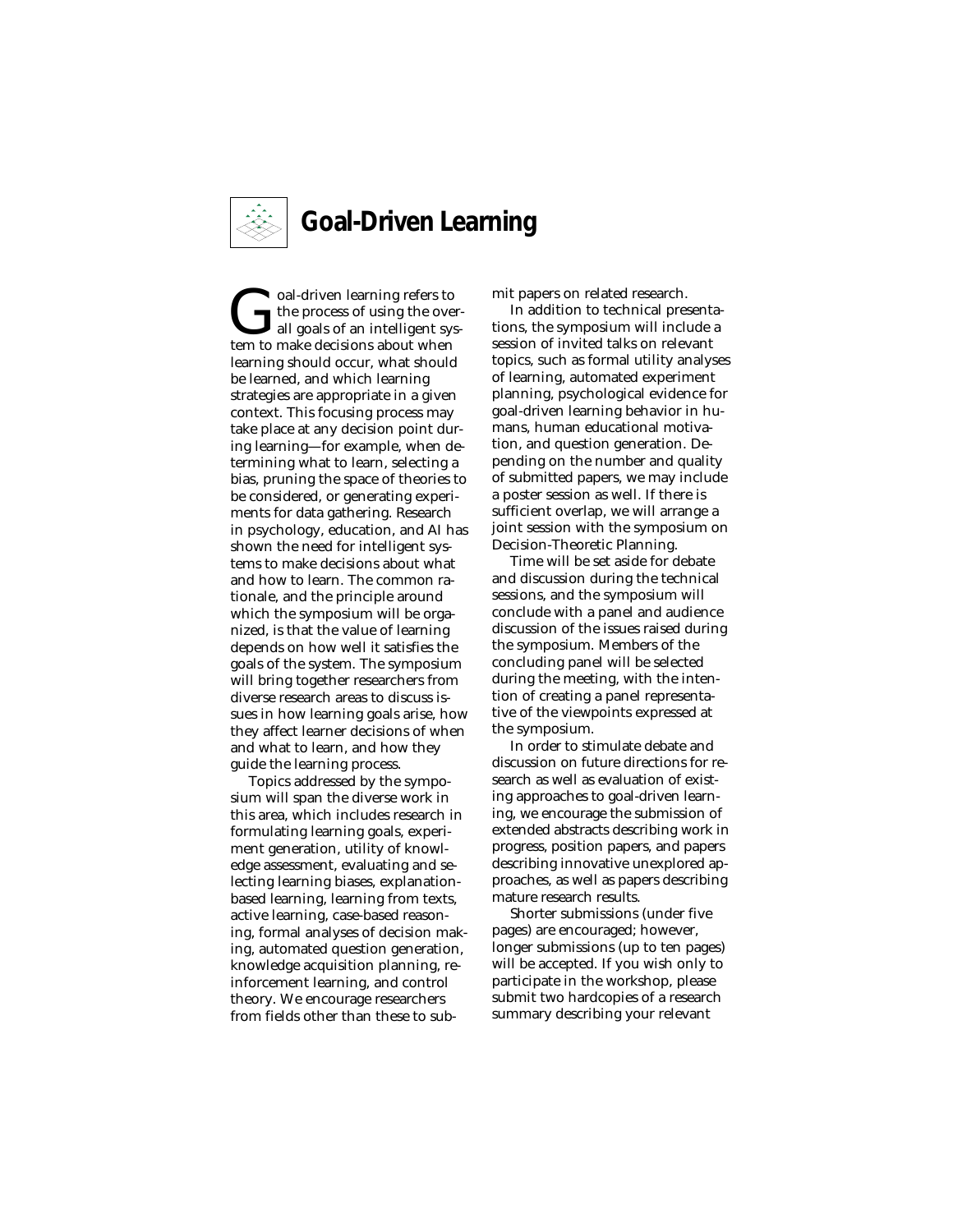research interests. Questions may be directed to Ashwin Ram (ashwin@cc.gatech.edu) or to Marie desJardins (marie@erg.sri.com).

If you wish to present a paper, please submit four hardcopies of a paper or extended abstract to:

Ashwin Ram College of Computing Georgia Institute of Technology Atlanta, GA 30332-0280 (404) 853-9372

*Organizing Committee:* Marie desJardins (cochair), Lawrence Hunter, Foster John Provost, Ashwin Ram (cochair).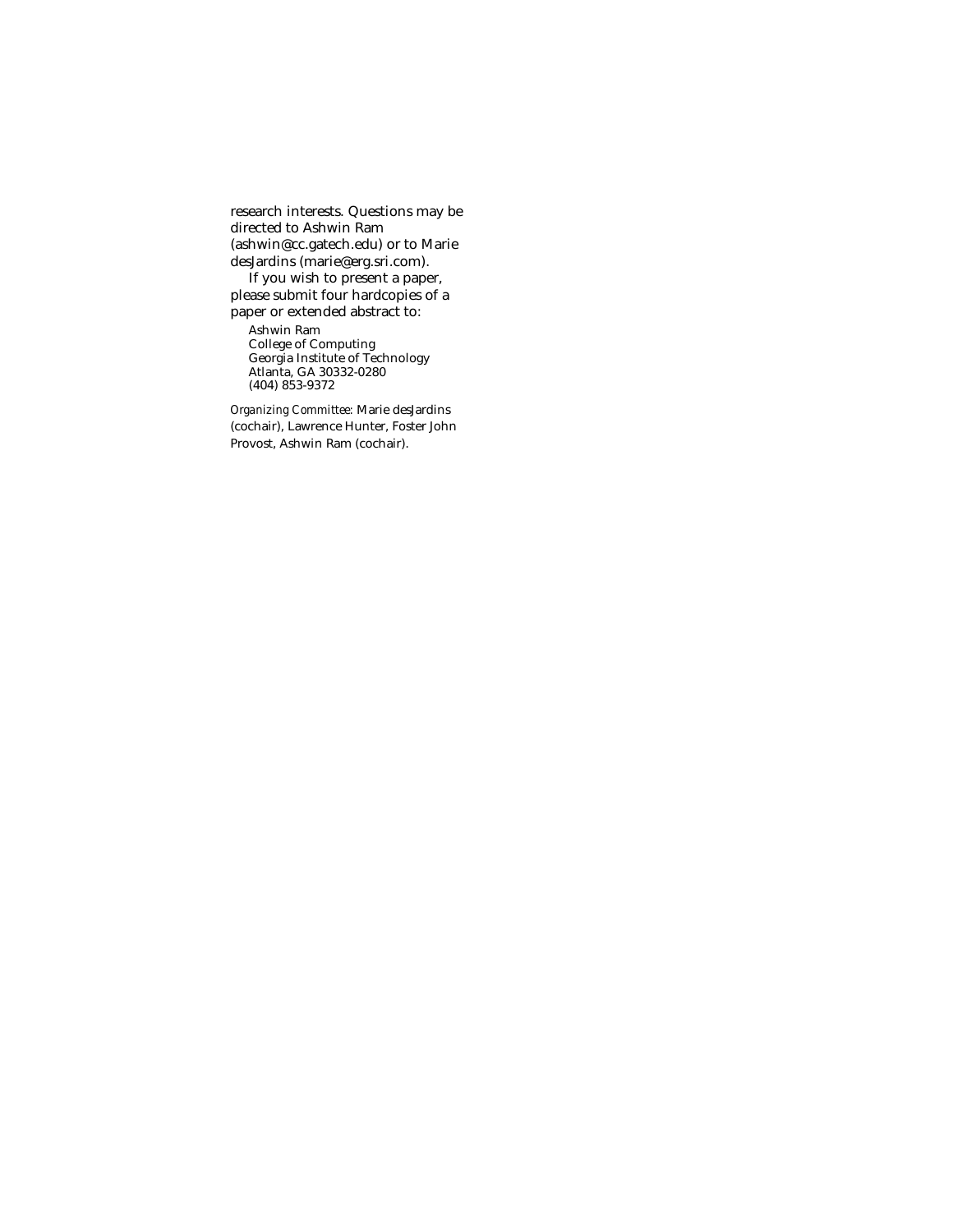

# **Intelligent Multi-Media Multi-Modal Systems**

This symposium will deal with<br>AI and HCI problems that arise<br>in developing advanced forms<br>of input and output for multi-media AI and HCI problems that arise of input and output for multi-media, multi-modal (M4) systems. It is intended to bring together researchers in computer vision; natural language processing; generation, input, and analysis of text, speech, and graphics; location-aware technology; knowledge representation; discourse planning; human activity modelling; and human-computer interaction. The goal is to discuss how the theories and practices of AI and HCI modelling can be combined to address the design of real interactive application systems. The symposium will consider the following issues:

• Using novel input techniques, such as computer vision, to perform face recognition and gesture recognition, lip reading and eye tracking as forms of input to interactive programs, and location-aware technology to enable systems to track and find mobile users. Also of concern is how to integrate and interpret multiple inputs (e.g., text, speech, gesture, eye motion) in a common semantic representation.

• Generating coordinated text, graphics (2D, 3D, and animation), audio (speech and non-speech) as part of an interactive M4 dialogue.

• Using semantic and pragmatic discourse models to structure M4 input and output dialogues. Also of interest are the acquisition, representation, and maintenance of models of media, user, and dialogues.

Using agent-based models to specialise the integration of interactive M4 systems.

• Facilitating direct interaction be-

tween KBSs and end users through M4 dialogues.

• Developing methodologies for measuring the success of M4 systems.

To encourage as much interaction as possible, more time will be allocated to discussing papers than to presenting them. Participants will receive papers for the symposium in advance, so they can read them prior to arrival, together with a list of points for discussion. Each session will be led by a discussant.

Submissions should be in the form of a position paper (up to six A4 pages) or a full paper (up to ten A4 pages). The symposium organisers are particularly interested in papers that cut across the boundaries of AI and HCI. Working papers and reports on ongoing research are welcome. Submissions should address one or more of the six issues described above. All submissions should include the postal and electronic mail address of each person intending to participate. Five paper copies should be sent to either:

Peter Johnson (Symposium chair) Department of Computer Science Queen Mary and Westfield College University of London Mile End Road, London, E1 4NS UK pete@dcs.qmw.ac.uk +44 (0)71-975-5224 *or*

Joe Marks, DEC CRL One Kendall Sq., Bldg 700 Cambridge, MA 02139 USA marks@crl.dec.com (617) 621-6667

*Organizing Committee:* Peter Johnson (chair), Univ. of London, pete@dcs.qmw. ac.uk; Steve Feiner, Columbia Univ.; Joe Marks, DEC CRL, marks@crl.dec.com; Mark Maybury, MITRE; Johanna Moore, University of Pittsburgh.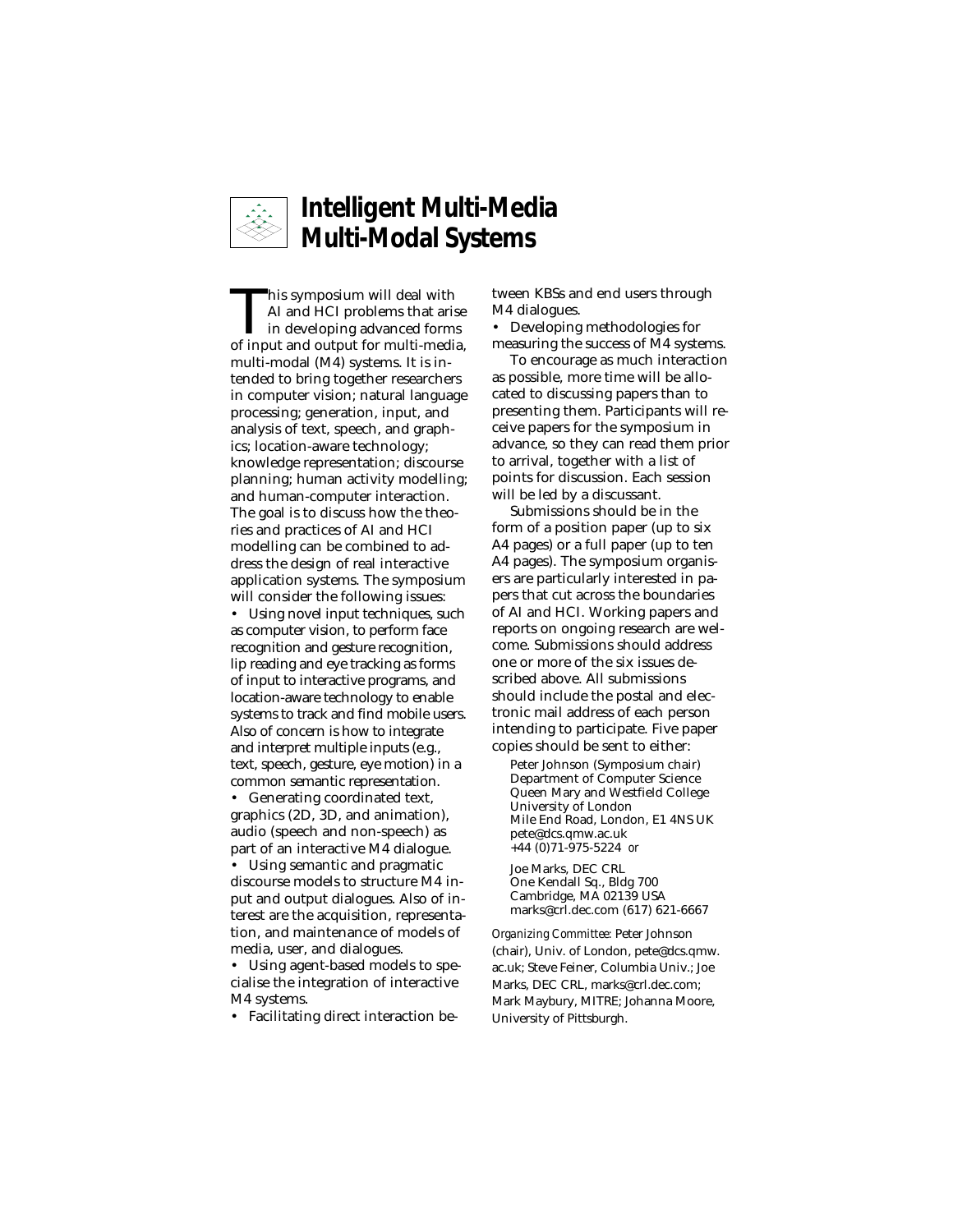

**S** of tware agents are sensor/eff<br>tor systems that operate with<br>real-world software environ-<br>ments such as operating systems, oftware agents are sensor/effector systems that operate within real-world software environdatabases, or computer networks. Their sensors observe features of this external environment, and their effectors can both alter the state of the environment directly, and communicate with other agents. Software agents pursue goals such as acquiring information about the environment or modifying its state, either individually or in teams. In contrast to work on human-computer collaboration, our focus is on agents with a high degree of autonomy and flexibility.

Advances in computer, information, and telecommunications technology have made software agents both necessary and possible. However, the role of AI, and AI researchers, in these developments has yet to be determined. We believe that AI has the potential to contribute to these developments, on the one hand, and that software domains offer fascinating research challenges on the other. To capitalize on this opportunity we seek to bring together researchers in this new area, to develop a common vocabulary, and to identify the fundamental research issues that define it. Specifically, we would like to identify challenge problems for the community (e.g. email filtering); possibilities for software agent interaction (e.g. can Maes and Mitchell's meeting scheduling systems query Etzioni's UNIX softbot for information about potential meeting participants such as their phone numbers, current location, etc.); and possible connections to computer scientists outside

AI (in databases, operating systems, office automation, etc.)

Research questions include:

• How are software agents different from standard computer programs? • What are appropriate software

agent architectures? • What are appropriate languages

for inter-agent communication? • Is explicit representation of capa-

bilities and states of other agents necessary for the success of software agents?

• What are appropriate "social laws" for "societies" of agents?

• What are fundamental learning problems for software agents?

• How do the notions of "planning" and "execution" in software domains compare with the classical notions?

• What mechanisms are necessary to ensure long-term agent survival?

The symposium will consist of invited talks, individual presentations, and group discussion. If you wish to present your work, please submit four copies of an extended abstract (hardcopy only, 12 pt font, at most 1,500 words). To participate, please submit a one-page research statement and bibliography. All submissions should include an email address. We encourage graduate students actively working on a project in this subfield to participate. Submissions should be addressed to:

Oren Etzioni ( Spring Symposium '94) Dept. of Computer Science & Engineering, FR – 35 U. of Washington, Seattle, WA 98195

*Organizing Committee:* Oren Etzioni, (chair), Univ. of Washington; Pattie Maes, MIT; Tom Mitchell, Carnegie Mellon Univ.; Yoav Shoham, Stanford Univ.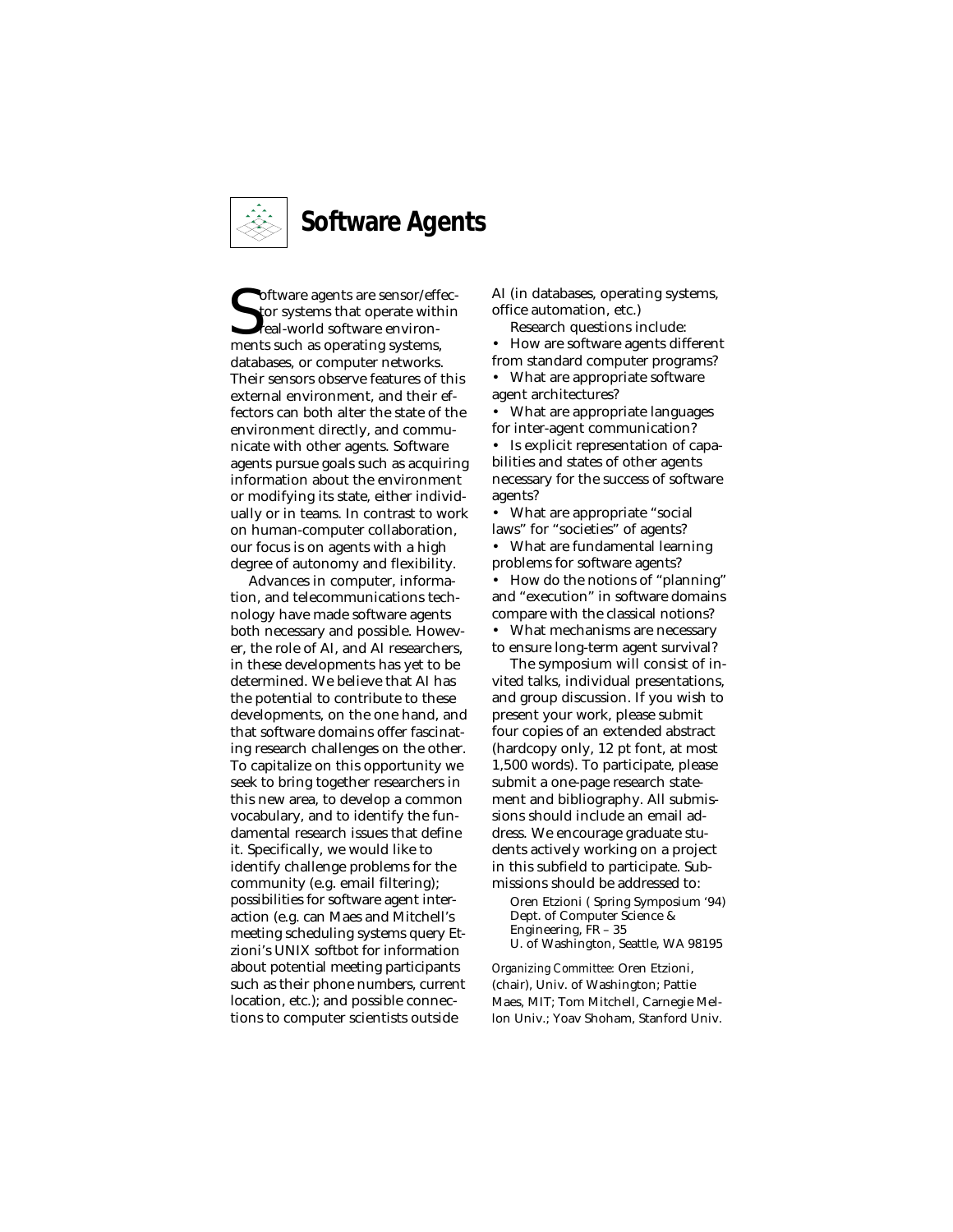

#### **Toward Physical Interaction and Manipulation**

The range and scope of practical<br>robotics applications depends<br>critically on the ability of<br>robots to physically interact with robotics applications depends critically on the ability of robots to physically interact with their environments. Current applications are highly specialized, and typically involve carefully controlled, well understood workspaces with little or no sensory feedback. Construction costs and inflexibility limit the economic viability of these systems. The general manipulation skills of humans and other animals contrasts starkly with the current capabilities of robots. From threading a needle, to opening a door, to catching a ball, to moving a sofa, we engage our environments in myriad ways. Unlike most current robots, we rely upon rich sources of sensory feedback to cope with uncertainties in our varied world.

The purpose of this workshop is to draw together researchers from a range of disciplines to study the principles of physical interaction and manipulation. The goal is to consider theories, paradigms, and ontologies for both natural and artificial systems, and to develop generally useful concepts, architectures, and algorithms for building and describing them.

The approach is to select in advance a set of tasks that range in difficulty and span a number of research issues. Each prospective participant is to develop conceptual designs for one or more of these tasks prior to the workshop. It is acceptable for designs to be speculative, as we encourage creative solutions. However, the aim is to examine tasks in detail and sketch complete sys-

tems. At the workshop, selected designs will be presented, discussed, and compared in an attempt to reach a more general understanding. By analyzing a range of tasks, we aim to broaden our perspective, identifying common themes and useful design principles. The rationale for this format is that participants will be well prepared for the discussions by thinking in detail about some of these tasks in advance. The list of candidate tasks include: make a cup of coffee; fry and serve an egg; prepare buttered toast; play catch; insert and play a video tape; vacuum/mop the floor or mow the lawn; dig a hole/trench; (un)lock a door with a key; open, pass through, and close a door; feed someone using a fork, knife, spoon, cup, etc.; retrieve a screwdriver from the toolbox in the garage.; fold clothes; move large objects (boxes, chairs, furniture).

These activities involve a range of skills and will most likely require a range of mechanisms. They can be characterized by their requirements for real-time dynamics; ballistic vs. servo control; timed control; position/orientation/velocity/force control; tool usage & action at a distance; multiple temporal phases; sensor modalities (e.g., visual, haptic); compliance; constraints on the workspace/environment.

Participants should attempt to characterize their tasks and designs according to these (and other) features to facilitate comparison.

Potential participants should submit a short description of their background and research interests along with designs and analyses for indi-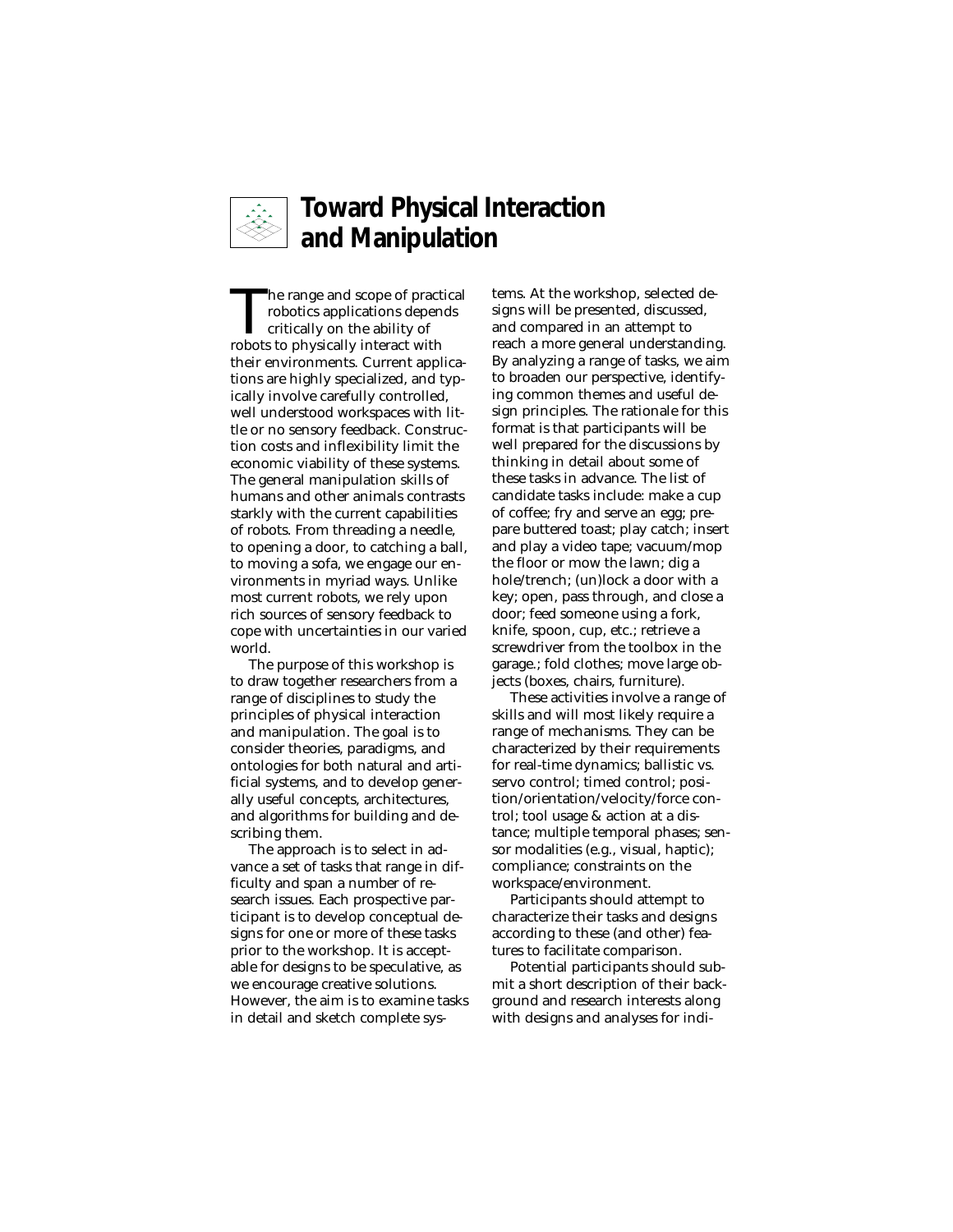vidual tasks. To improve the depth and quality of the designs, participants are encouraged to work in teams, especially in collaborations that combine complementary expertise. Of course, demonstrations of working systems, including simulations and videos, are encouraged. Send submissions to either:

Steven Whitehead GTE Laboratories Incorporated 40 Sylvan Rd. Waltham, MA 02254 phone: (617) 466-2193 FAX: (617) 890-9320 swhitehead@gte.com or David Coombs Natl Inst of Stds and Tech (NIST) Robot Systems Division Building 220, Room B-124 Gaithersburg, MD 20899 USA phone: (301) 975-2865 FAX: (301) 990-9688 coombs@cme.nist.gov

*Organizing Committee:* Emilio Bizzi, MIT; Jon Connell, IBM Watson; David Coombs, (cochair), NIST, coombs@cme.nist.gov; Ken Goldberg, USC; Rod Grupen, University of Massachusetts; Stan Rosenschein, Teleos Research; Steven Whitehead, GTE Labs, (cochair), (swhitehead@gte.com)